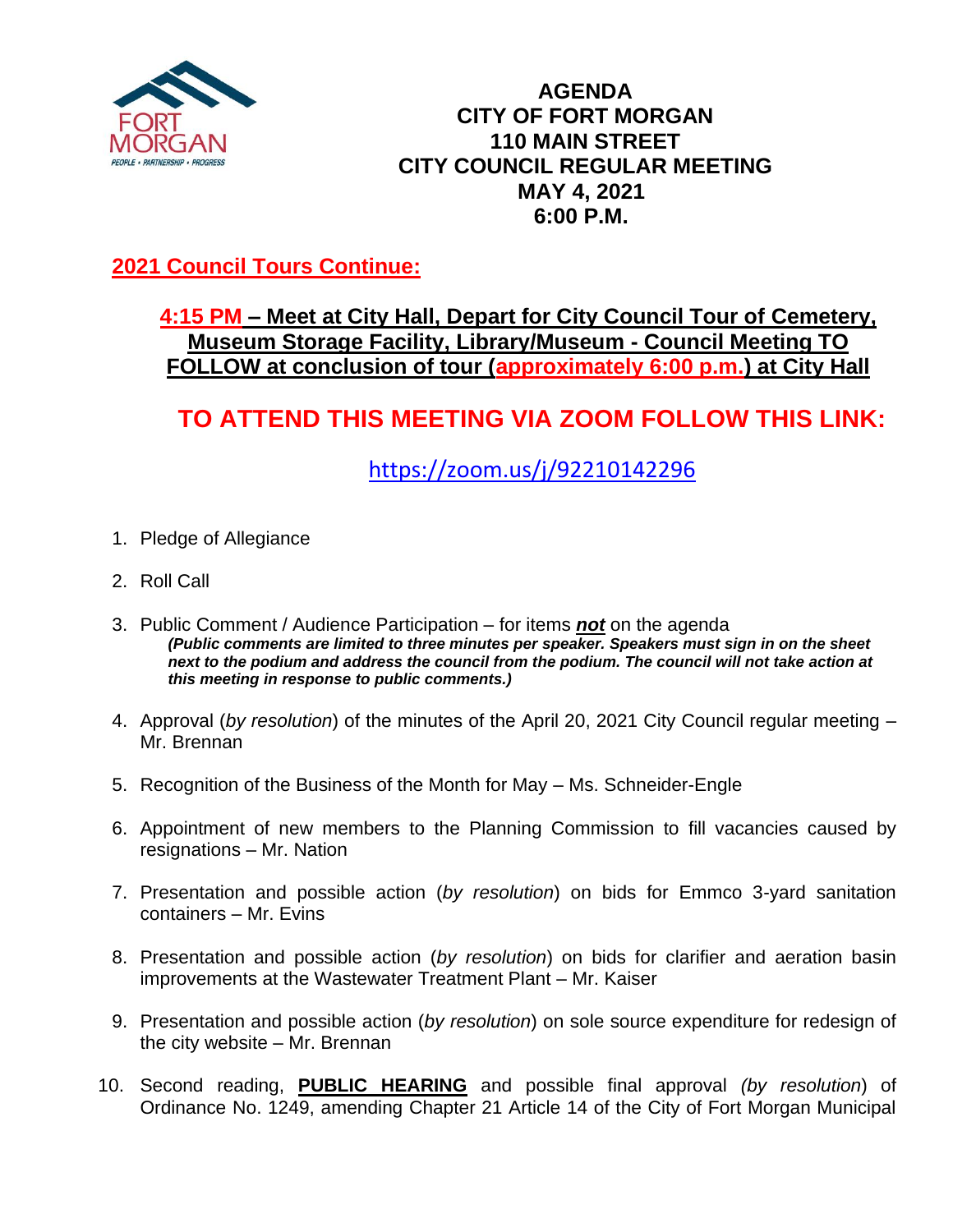Code concerning floodplain hazard mitigation, and authorization to publish by title only – Mr. Nation

#### **A. Public Hearing** *(LEGISLATIVE)*

- (1) Opening comments Mayor Shaver
- (2) Legal notice Mr. Brennan
- (3) Presentation of the Ordinance Mr. Nation
- (4) Public comments
- (5) Comments written/oral Mr. Brennan
- (6) Comments by the Council
- (7) Motion to close/continue the Public Hearing

#### **B. Council Action – Ms. Williams**

*Resolution* approving second and final reading of Ordinance No. 1249, amending Chapter 21 Article 14 of the City of Fort Morgan Municipal Code concerning floodplain hazard mitigation, and authorization to publish by title only.

11. Second reading, **PUBLIC HEARING** and possible final approval *(by resolution*) of Ordinance No. 1250, amending Chapter 2, Article 2 of the Fort Morgan Municipal Code, clarifying the compensation of Mayor and Council Members, and authorization to publish by title only – Mr. Glammeyer

### **A. Public Hearing** *(LEGISLATIVE)*

- (1) Opening comments Mayor Shaver
- (2) Legal notice Mr. Brennan
- (3) Presentation of the Ordinance Mr. Glammeyer
- (4) Public comments
- (5) Comments written/oral Mr. Brennan
- (6) Comments by the Council
- (7) Motion to close/continue the Public Hearing

#### **B. Council Action – Ms. Williams**

*Resolution* approving second and final reading of Ordinance No. 1250, amending Chapter 2, Article 2 of the Fort Morgan Municipal Code, clarifying the compensation of Mayor and Council Members, and authorization to publish by title only.

- 12. **2022 BUDGET CALENDAR** Discussion of employee pay adjustments Mr. Glammeyer, Ms. Kinney
- 13. Reports by Officials and Staff
- 14. Bids, Meetings and Announcements Mr. Brennan
	- A. Bids see enclosed (also available on the City's website [www.cityoffortmorgan.com\)](http://www.cityoffortmorgan.com/)
	- B. Meetings see enclosed (also available on the City's website  $$ [www.cityoffortmorgan.com\)](http://www.cityoffortmorgan.com/)
	- C. Announcements
- 15. **EXECUTIVE SESSION** for the purpose of determining positions relative to matters that may be subject to negotiations, developing strategy for negotiations, and/or instructing negotiators, under C.R.S. Section 24-6-402(4)(e), AND THE FOLLOWING ADDITIONAL DETAILS ARE PROVIDED FOR IDENTIFICATION PURPOSES: Economic incentives.